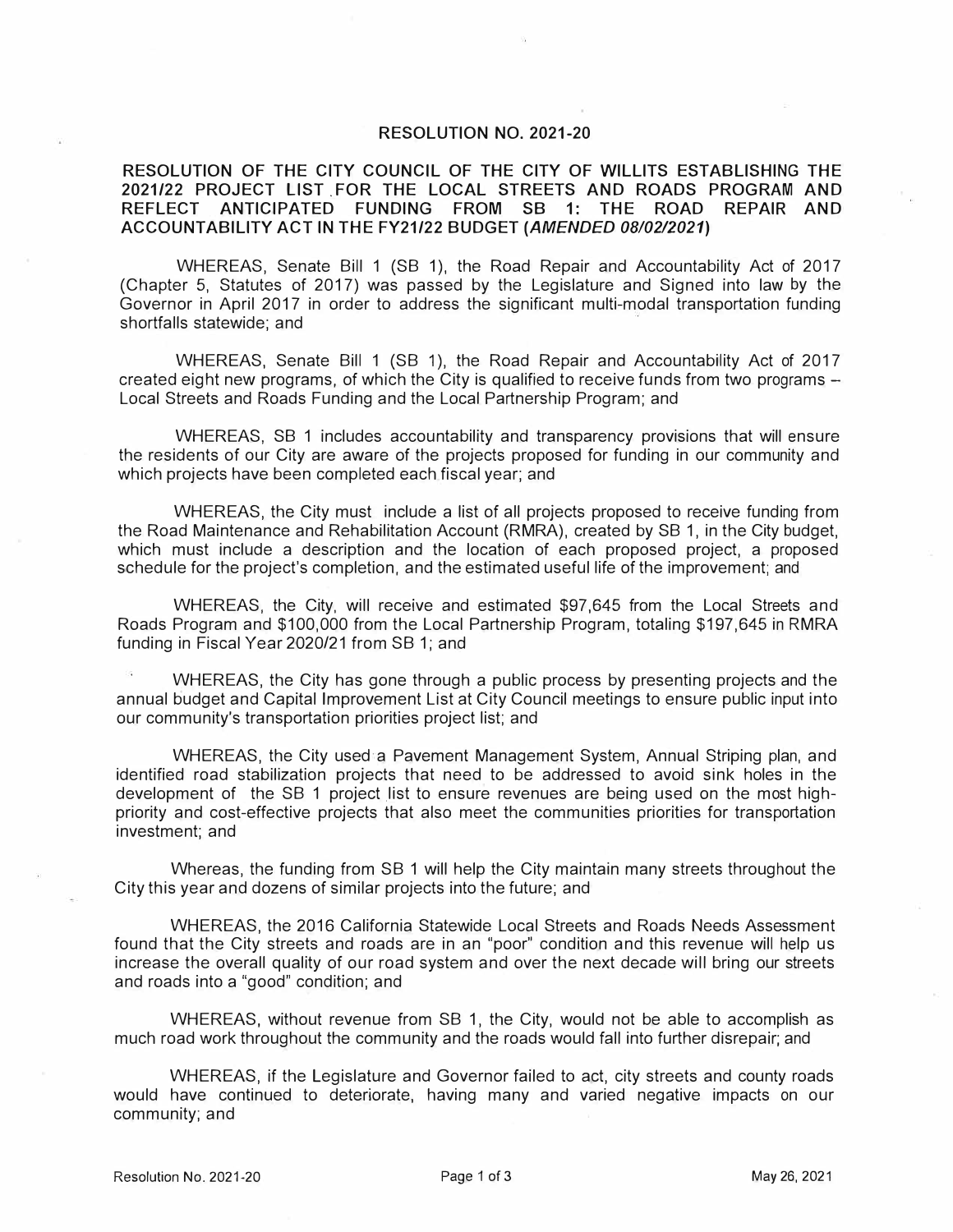Whereas, cities and counties own and operate more than 81 percent of streets and roads in California, and people are dependent upon a safe, reliable local transportation network; and

WHEREAS, modernizing the local street and road system provides well-paying construction jobs and boosts local economies; and

WHEREAS, the local street and road system is also critical for farm to market needs, interconnectivity, multimodal needs, and commerce; and

WHEREAS, police, fire, and emergency medical services all need safe reliable roads to react quickly to emergency calls and a few minutes of delay can be a matter of life and death; and

WHEREAS, maintaining and preserving the local street and road system in good condition will reduce drive times and traffic congestion, improve bicycle safety, and make the pedestrian experience safer and more appealing, which leads to reduce vehicle emissions helping the State achieve its air quality and greenhouse gas emissions reductions goals; and

WHEREAS, restoring roads before they fail also reduces construction time which results in less air pollution from heavy equipment and less water pollution from site run-off; and

WHEREAS, the SB 1 project list and overall investment in our local streets and roads infrastructure with a focus on basic maintenance and safety, investing in complete streets infrastructure, and using cutting-edge technology, materials and practices, will have significant positive co-benefits statewide.

NOW, THEREFORE IT IS HEREBY RESOLVED, ORDERED, AND FOUND by the City Council of the City of Willits, State of California, as follows:

1. The foregoing recitals are true and correct.

2. The City of Willits budget for fiscal year 2021/22 will incorporate the following list of projects planned to be funded with Road Maintenance and Rehabilitation Account revenues:

Local Streets and Roads Program

- Annual Striping Project
- Creekside Stabilization Project
- 3. The City of Willits budget for fiscal year 2021-22 will include:
	- Include an additional \$94,359 from RMRA funding to pay for the Annual Striping Project on streets throughout the City, providing an estimated useful life of 2-4 years, estimated for construction in 2022; and the Creekside Stabilization Project, located on Creekside Drive, estimated for construction in 2022. This project will repair drainage structures and stabilize the roadway, providing an estimated useful life of 10-15 years.